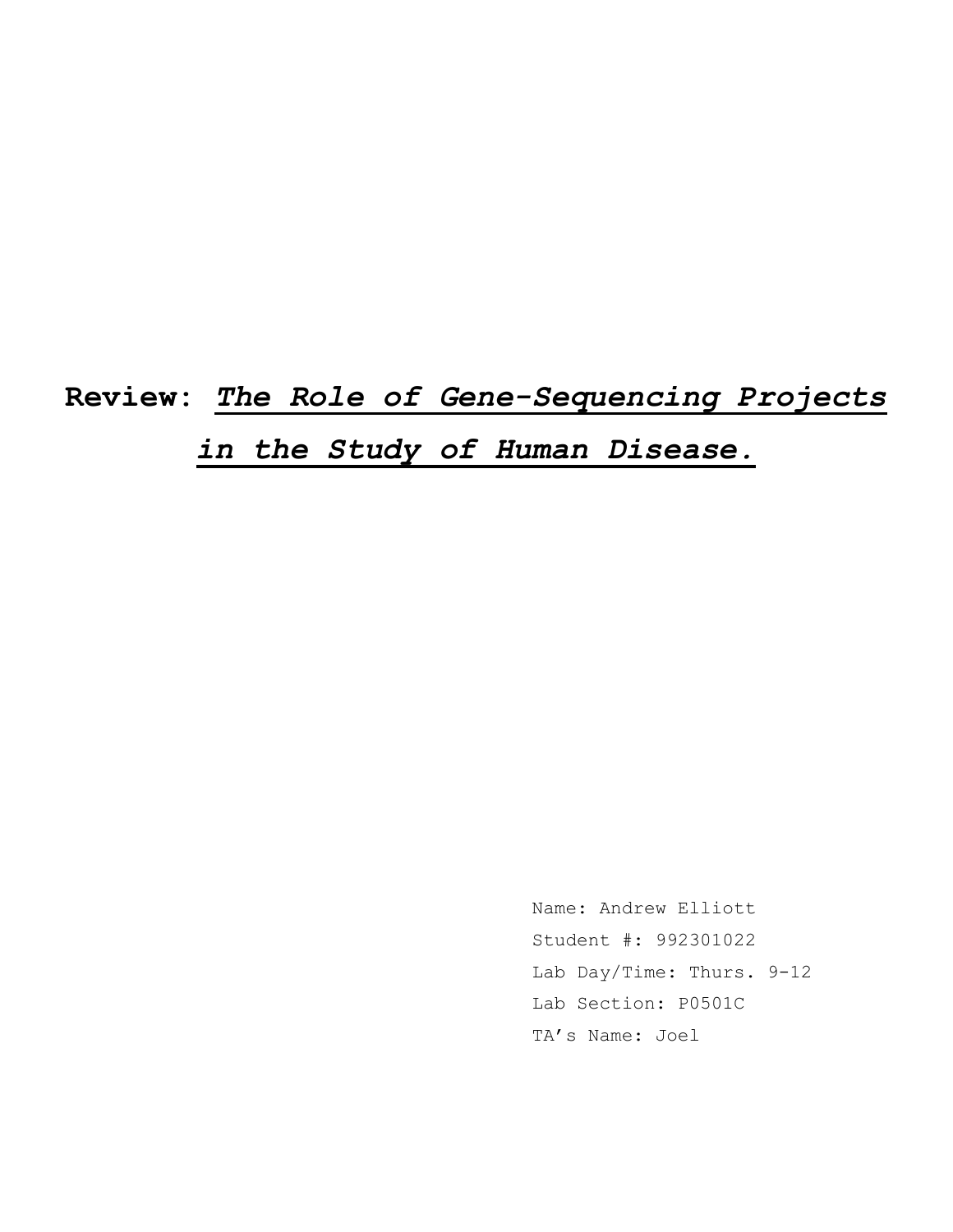## **Introduction:**

Gene sequencing is the processes of identifying the order of individual base pairs in a given piece of DNA (beyonddiscovery.org, 1996). The discovery of gene sequencing came as the unanticipated by-product of the cumulative efforts of many decades of study by biologists, chemists, mathematicians and computer scientists attempting to elucidate the structural and functional nature of DNA. With the progression of DNA characterization techniques from the initial discovery of its molecular structure, to the discovery of restriction endonucleases and bacterial cloning, to the development of chromosomal staining, the Southern Blot and positional cloning, and finally, to the advent of the PCR (Polymerase Chain Reaction) and the didoxy method and its automation by powerful computational tools, it has become possible to rapidly sequence large pieces of DNA (Alberts et. al, 2001). This ability has made possible the field of genomics— the sequencing and dissection of the entirety of the genetic make-ups of organisms, called their 'genomes'. As of today, the sequencing of the genomes of 60-100 species, including mice, yeast, fruit flies, and human beings, has been carried as far to completion as possible given current technological limitations (Peltonen and McKusick, 2001). The implications of these genomic sequencing projects to the study of human illnesses are indeed tremendous (Bork and Copley, 2001).

## **Explanation:**

It is speculated that between 3000 and 4000 human diseases have a genetic component (beyonddiscovery.org, 1996). Most of these diseases are caused by Single Nucleotide Polymorphisms (SNPs)- mutations at single nucleotides on the concerned genes, which may range from thousands to millions of nucleotides in length. It is thus necessary to know the exact nucleotide sequence of a disease-associated gene both in its un-mutated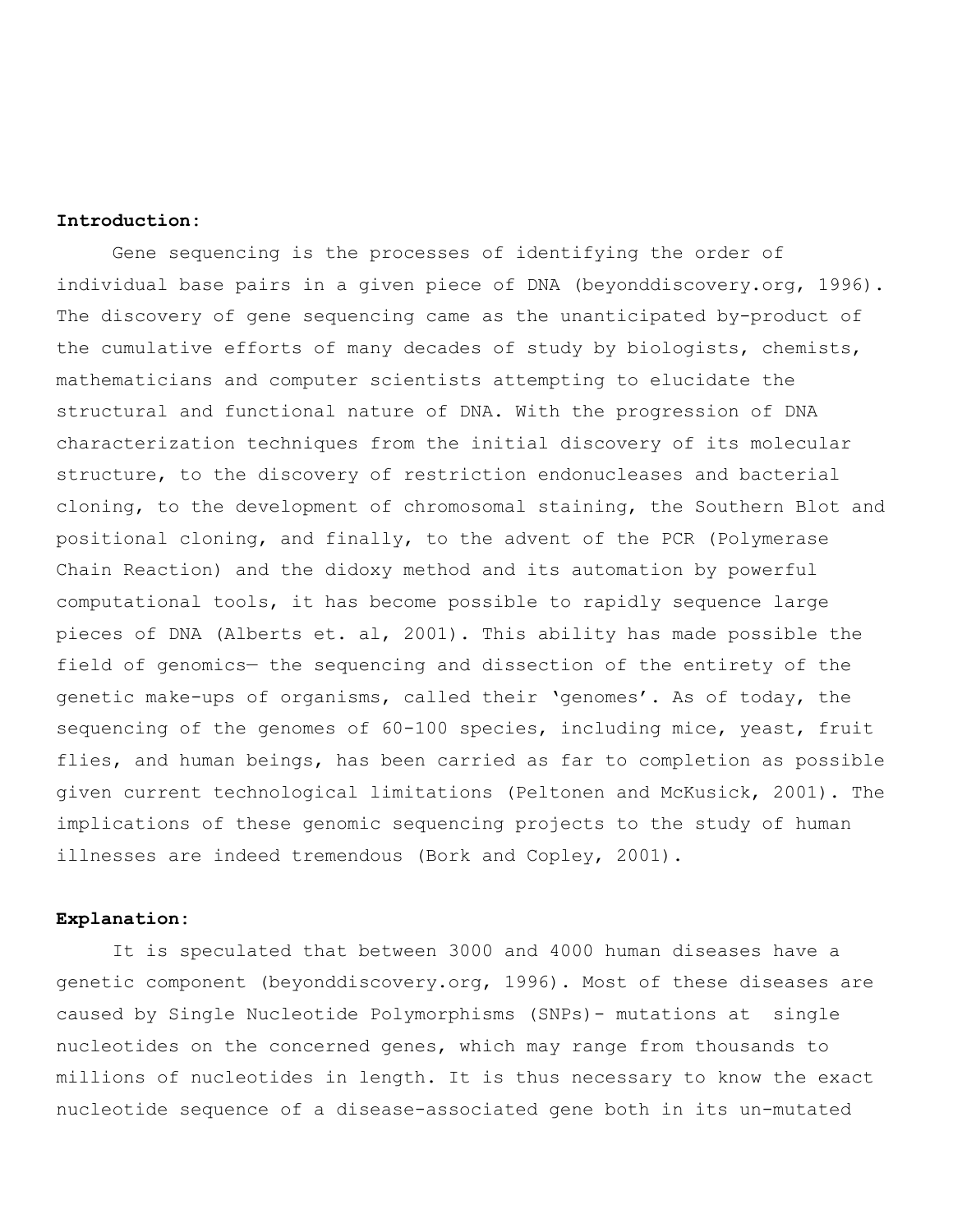standard genomic state and in individuals expressing mutant phenotypes in order to determine the single nucleotide discrepancy that results in the development of the mutant (diseased) phenotype. With the roughly completed human genome at our fingertips, DNA samples can be taken from subjects at risk for mutations associated with certain familial illnesses and crossreferenced against genomic databases to determine susceptibility, a process called genetic screening (Peltonen and McKusick, 2001).

The usefulness of gene sequencing projects in the study of human diseases is not limited to human gene sequencing projects alone. Most genes linked to heritable human illnesses are basic survival genes that have been conserved throughout eukaryote evolution. That is, the human ortholog of a gene that encodes a given protein in a lesser eukaryote usually encodes an identical or very similar protein in humans (Hariharan and Haber, 2003). For example, the faulty expression of a human gene encoding a transcription mismatch repair protein called MSH2 results in a familial form of colorectal cancer called hereditary non-polyoposis colorectal cancer (HNPCC) 85-90% of the time (beyonddiscovery.org, 1996). Recent experimental data show the MSH2 gene to be highly conserved in eukaryote evolution. MSH2 homologues can be found performing essentially the same function in everything from yeast to plants such as *Arabidopsis thaliana* (Ade' et. al, 2001). This finding underscores the major benefit of using non-human gene sequencing projects in the study of human diseases: Once orthologs are identified in non-human organisms their expression pathways can be manipulated in ways that would be ethically and chronologically impossible in human studies (Peltonen and McKusick, 2001). The experimental technique of modifier screening is one such example (Hariharan and Haber, 2003). In modifier screening populations of organisms known to exhibit a mutant phenotype are irradiated or treated with chemicals to induce genetic mutations. Individuals who exhibit enhancement or suppression of the mutant phenotype are then separated and screened for telltale genetic markers, which may then provide insight into what to look for when screening the homologous pathway in humans.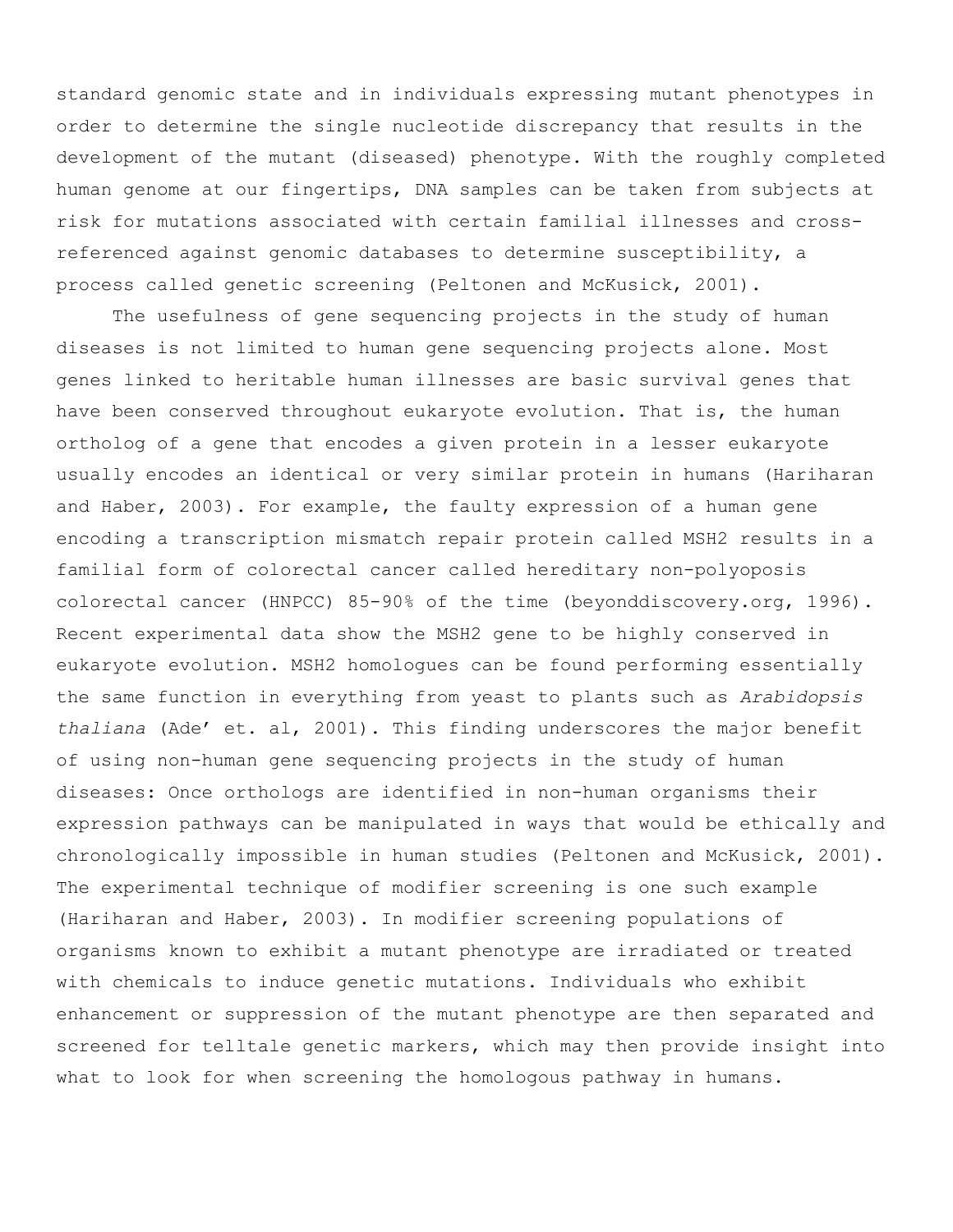The study of genomics as it relates to human illness is still in its infancy and faces many immediate technical and societal dilemmas (Peltonen and McKusick, 2001). For instance, gene sequencing projects have provided compelling resolutions to questions regarding monogenic diseases – those associated with one gene – but Quantitative Trait Locus (QTL) disorders – those associated with the expression and interaction of several genes – are much more difficult to characterize with current technologies. Other technical problems include the lack of understanding of the role of intronic non-coding regions of DNA involved in activation and regulation of genes, the inability to sequence vast portions of repetitious, theoretically gene-free regions of DNA that may be involved in genetic disease pathways (called heterochromatin) (Bork and Copley, 2001), and the need to further understand the role of environmental interaction with genes in human disease metabolism (Peltonen and McKusick, 2001). Some Societal issues include the fact that the ability of medical professionals to diagnose genetic disorders often surpasses their ability to treat them, the need for innovative therapeutic methods to help people diagnosed with genetic illnesses or high susceptibility to genetic illnesses, and the potential necessity of legally imposed protocols for companies with respect to access to their clients' or employees' genetic profiles (beyondiscovery.org, 1996).

## **Conclusion:**

As humanity passes through the  $21^{st}$  century biomedical practice will be defined primarily by the further elucidation of the genetic character of ourselves and related species (Peltonen and McKusick, 2001). The focal points of genetic research will be progressively resolved and give way to new ones. The focus on structural genomics will be replaced by an emphasis on functional genomics, the study of monogenic disorders will be eclipsed by the study of multifactorial disorders, and the efforts to sequence entire genomes will lead to efforts to sequence the entire protein complements of those genomes – 'proteomics'. Ultimately, the efficiency and success of the advancement of the field of genetic characterization in